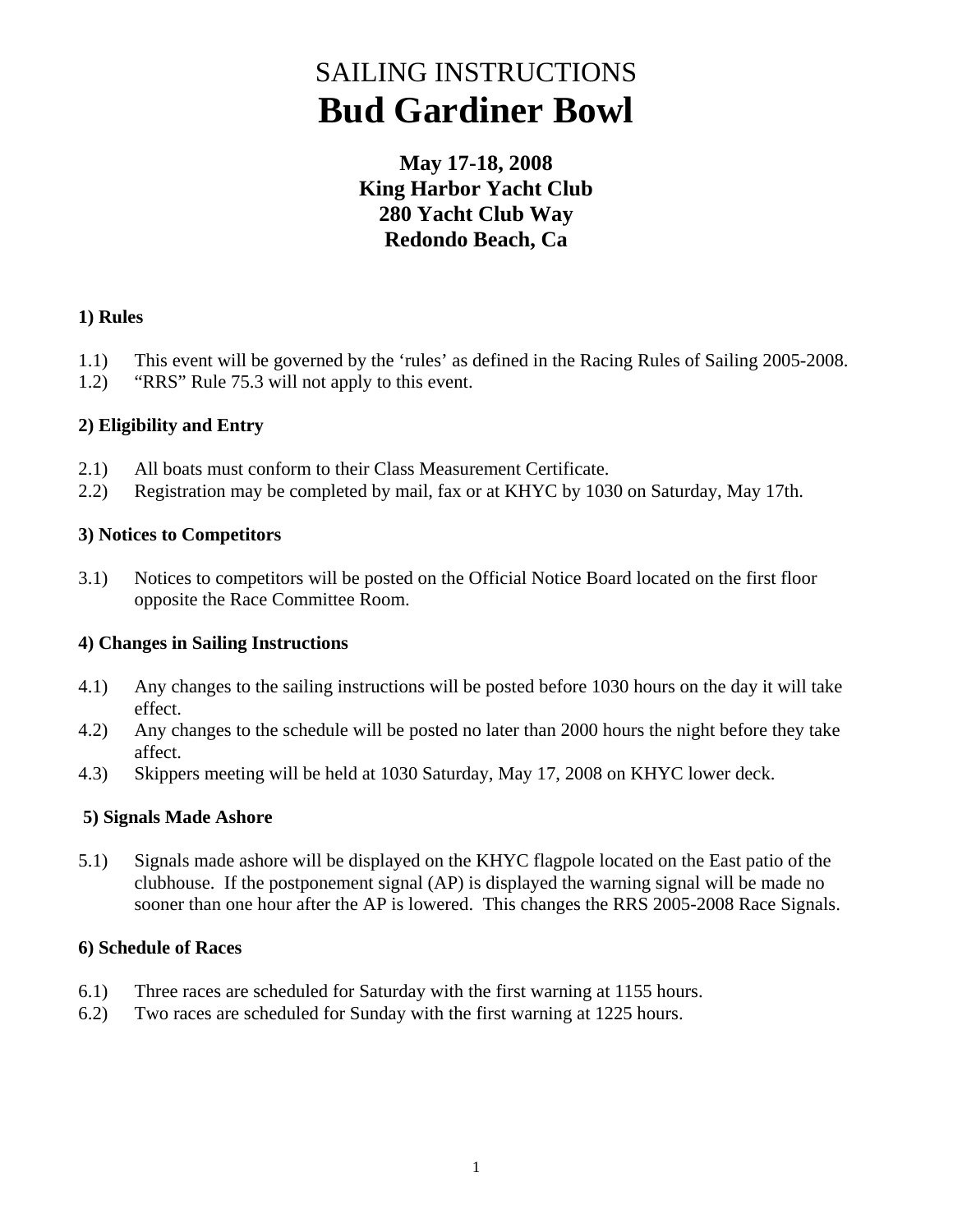### SAILING INSTRUCTIONS

#### **7) Signals on the Race Committee Boat**

7.1) Classes will start in the following order:

| Class      | Class Flag   |
|------------|--------------|
| Martin 242 | $\mathbf{G}$ |
| Cal- 20    |              |

#### **8.) The Race Course**

- 8.1 ) The racing area will be between the Redondo Beach Breakwall and the Hermosa Beach Pier.
- 8.2 ) Race Courses are defined on Attachment "A".

#### **9.) Marks**

(9.1) All marks will be orange tetrahedrons.

#### **10.) The Start /Finish**

- 10.1) Races will be started in accordance with Rule 26.
- 10.2) Multiple horns may be sounded prior to the first warning of the race.
- 10.3) The starting line will be between a staff displaying an orange flag on the Race Committee boat and an orange mark off the port beam of the Race Committee boat.
- 10.4) Boats whose preparatory signal has not been made shall **keep clear of the starting area** and all boats whose preparatory signal has been made.
- 10.5) The Start/Finish line shall be restricted to all boats not starting or finishing.

#### **11.) Safety**

- 11.1) All boats must check in with the Race Committee on the water prior to the first class warning signal to be recognized as at starter.
- 11.2) A boat retiring **must** notify the committee ASAP.. The RC monitors VHF Ch.78.

#### **12) Penalty System**

12.1) Boats that accept and execute a penalty shall sign up to that effect on the form posted on the Official Notice Board after the days' racing and within the protest time limit.

#### **14) Time limit**

- 14.1) Boats failing to start within four minutes after their start signal shall be scored DNS.
- 14.2) Boats failing to finish 45 minutes after the first boat to finish will be scored DNF.